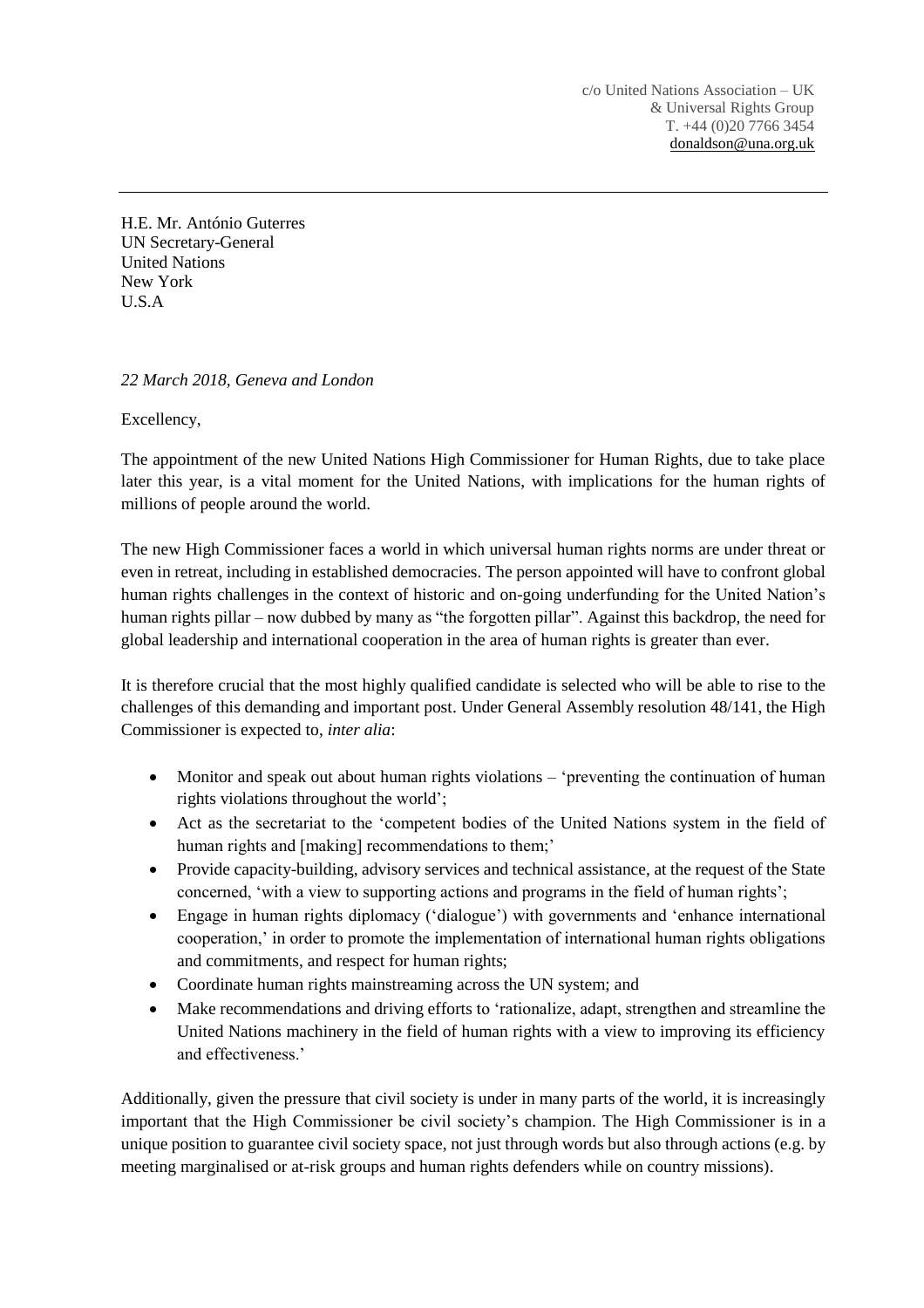In recent years, international organisations, including the UN, have made major improvements and reforms to recruitment processes to enhance the transparency and accountability of high-level appointments. Of course, your own appointment as UN Secretary-General benefited greatly from a fairer, more open and more inclusive process. For the credibility of the United Nations as well as the standing and authority of the next High Commissioner, it is imperative that a rigorous selection process is undertaken which meets the high standards now expected by governments, civil society and the general public – standards which are also enshrined as part of universal human rights norms.

In the opinion of the undersigned, a group of civil society organisations strongly committed to upholding the UN Charter and its values, the procedure adopted by the General Assembly in 1993 to appoint the High Commissioner can be enhanced – to make it more transparent, inclusive, meritocratic, and engaging for civil society and the general public. We believe this can be achieved in a manner consistent with existing UN documents, while avoiding politicisation and keeping the final decision in your independent hands.

Specific proposals for consideration should include: publishing a formal set of selection criteria; improving the global visibility of the formal call for candidatures; publishing a clear timetable for the selection process that enables adequate assessment of candidates; publishing an official list of candidates; and requiring all candidates to produce vision statements. We also believe, in the interests of transparency, inclusivity and public engagement, that the selection process should include wide consultation with all stakeholders, including civil society.

Such a process would, we believe, improve the authority, independence and credibility of the new High Commissioner, contribute to the existing reform agenda with regards to the revitalisation of the UN and, more broadly, improve the Organisation's global legitimacy.

Finally, we believe thought should be given to changing the mandate of the High Commissioner to a single non-renewable term of five years. This would help any new High Commissioner avoid political pressure and would strengthen her or his independence. We recognise that this would require bringing changes to the relevant General Assembly resolution, and should thus be carefully explored by the relevant actors.

As the United Nations celebrates the  $70<sup>th</sup>$  anniversary of the Universal Declaration of Human Rights this year, we hope that you will seize this historic opportunity to bring the procedure for the selection of the High Commissioner more squarely into line with the high principles set down in that inspiring document, including by giving due consideration to the proposals outlined above. This will help ensure that the best and most qualified candidate is selected to become the United Nations High Commissioner for Human Rights.

Yours sincerely,

Asian Human Rights Commission Association for the Prevention of Torture Association of Ukrainian Human Rights Monitors (UMDPL) Avaaz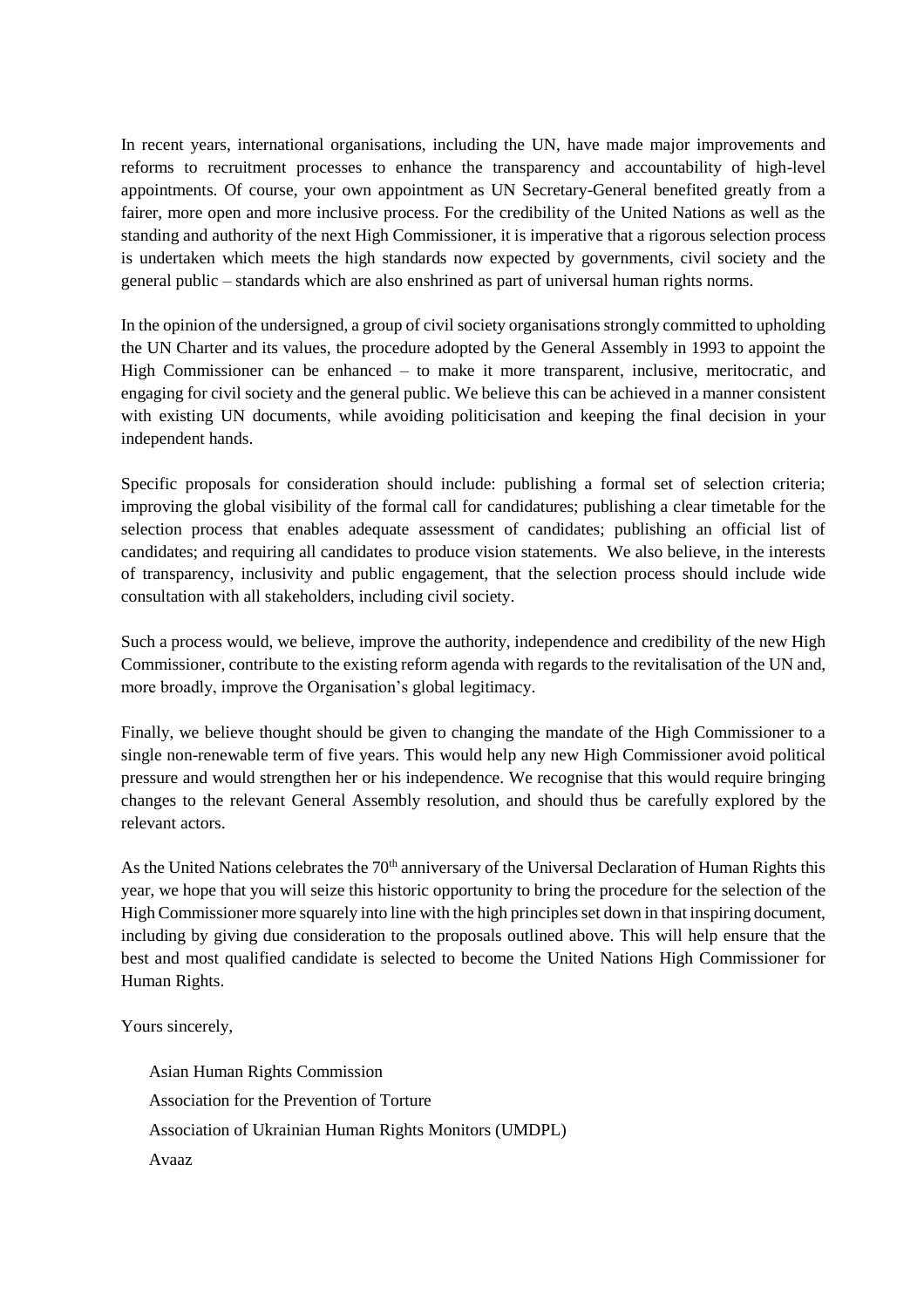Bond · Society Building (United Kingdom) Canadian Council for International Co-operation Cecade (El Salvador) Centre for Civil Liberties (Ukraine) Child Rights International Network **CIVICUS** Coordinación de ONG y Cooperativas de Guatemala Deca Equipo Pueblo (Mexico) European Centre for Non-for-Profit Law Fundación para la Paz y la Democracia Freedom House Geneva Infant Feeding Association Fundacion Multitudes (Chile) Helsinki Citizens' Assembly-Vanadzor (Armenia) Human Rights Information Centre (Ukraine) Index on Censorship (United Kingdom) Institute of Social Sciences (India) International Centre for Non-for-Profit Law International Planned Parenthood Federation Kharkiv Human Rights Protection Group (Ukraine) National Forum for Voluntary Organizations (Sweden) Network of Democrats in the Arab World Open Estonia Foundation Open Lithuania foundation Quê Me: Vietnam Committee for Human Rights Riksförbundet för Sexuell Upplysning - RFSU / The Swedish Association for Sexuality Education Sexual Rights Initiative Small Planet Institute Solidarity Center (United States) Survival Tenaganita The Right Livelihood Award Foundation Transparency International Portugal United Nations Association – UK (UNA-UK) Universal Rights Group World Movement for Democracy Human Rights House Tbilisi on behalf of: